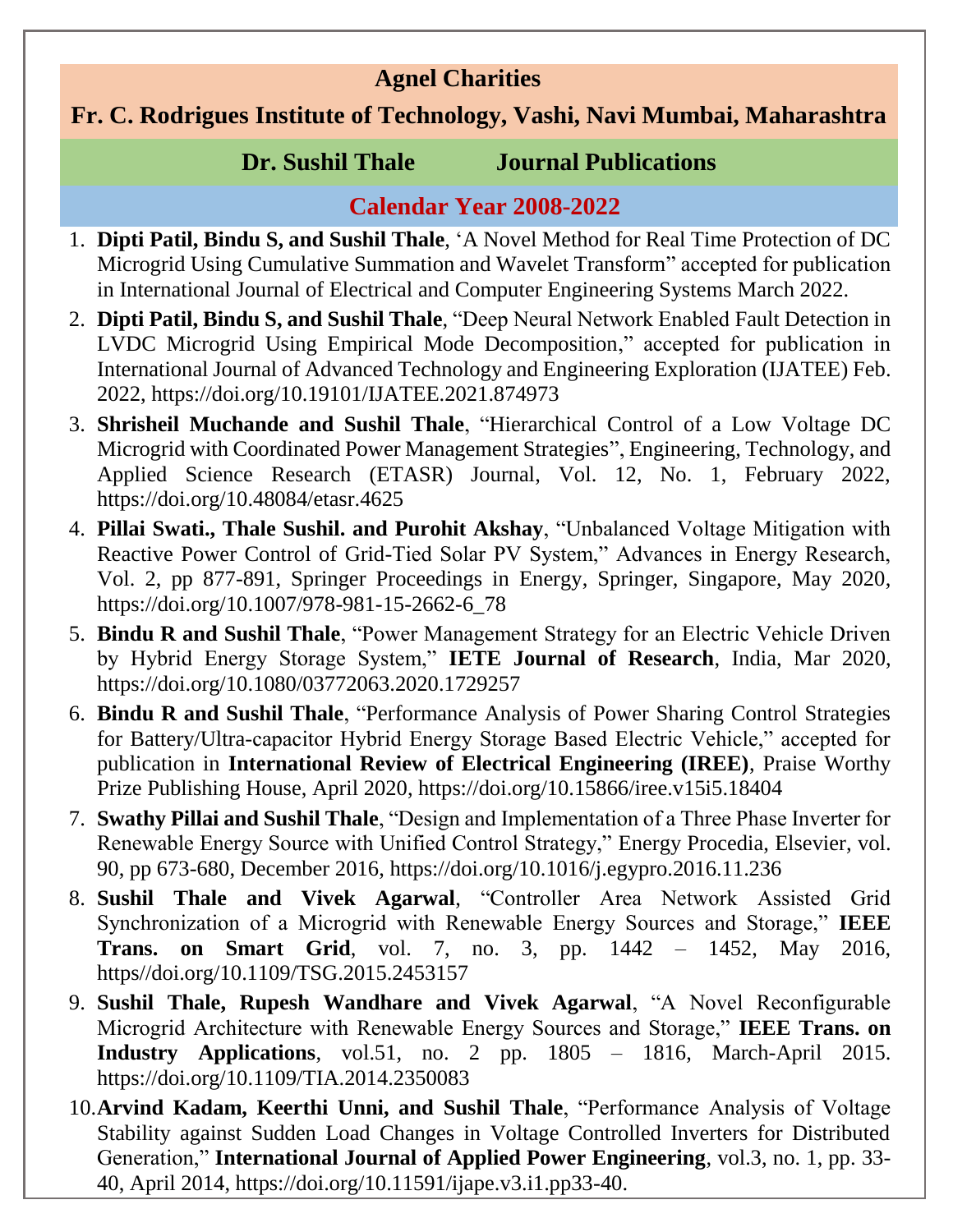### **Agnel Charities**

# **Fr. C. Rodrigues Institute of Technology, Vashi, Navi Mumbai, Maharashtra**

#### **Dr. Sushil Thale Conference Publications**

# **Calendar Year 2008-2022**

- 1. **Mayur Kumavat and Sushil Thale**, "Analysis of CSTR Temperature Control with PID, MPC & Hybrid MPC-PID Controller", Third International Conference on Automation, Computing and Communication 2022 (ICACC-2022), Ramrao Adik Institute of Technology, Nerul, Navi Mumbai, Maharashtra.
- 2. **Keerthi Unni and Sushil Thale**, "Influence of Auxiliary Loads on the Energy Consumption of Electric Vehicle – A Case Study", IEEE Transportation Electrification Conference India (ITEC 2021) organized by SAE India, 16-18 Dec. 2021
- 3. **E. Raja Vikram Reddy and Sushil Thale**, "Pedestrian Detection Using YOLOv5 For Autonomous Driving Applications", IEEE Transportation Electrification Conference India (ITEC 2021) organized by SAE India, 16-18 Dec. 2021.
- 4. **Keerthi Unni and Sushil Thale**, "Simulation and Analysis of Factors Influencing the Residual Range of Electric Vehicle", The 3rd IEEE Bombay Section Signature Conference (IBSSC-2021) organized by IEEE Bombay Section and ABV-IIITM Gwalior, India, 18-20 Nov 2021, https://doi.org/10.1109/IBSSC53889.2021.9673171
- 5. **Shrishell Muchande, and Sushil Thale**, "Design and Implementation of Autonomous Low Voltage DC Microgrid with Hierarchical Control," IEEE International Conference on Smart Technologies for Power, Energy and Control (STPEC 2020), organized by Visvesvaraya National Institute of Technology(VNIT), Nagpur, 25 – 26 September, 2020, https://doi.org/10.1109/STPEC49749.2020.9297748
- 6. **Shrishell Muchande, Sushil Thale and Rupesh Wandhare**, "Integrated Solar PV-Battery and Micro-Hydro Based Low-Voltage Autonomous DC Microgrid for Rural Electrification," 47th IEEE Photo-Voltaic Specialist Conference (PVSC), June 2020, https://doi.org/10.1109/PVSC45281.2020.9300876
- 7. **Rupesh Wandhare, Vrishabh Randive, and Sushil Thale**, "Design of a PV fed Hybrid DC Bus Power Supply with the High Voltage Ride Through Capability," 47th IEEE Photo-Voltaic Specialist Conference (PVSC), June 2020, https://doi.org/10.1109/PVSC45281.2020.9300802
- 8. **Ann Raichel Mathew, Bindu R, and Sushil Thale**, "Design of a Power Electronic Drive for a Small Utility Electric Vehicle," IEEE India Council International Subsection' Conference (INDISCON-2020) at Visakhapatnam during July 25-26, 2020, https://doi.org/10.1109/INDISCON50162.2020.00027
- 9. **Sanket Dalvi and Sushil Thale**, "Design of DSP Controlled Passive Cell Balancing Network based Battery Management System for EV Application," IEEE India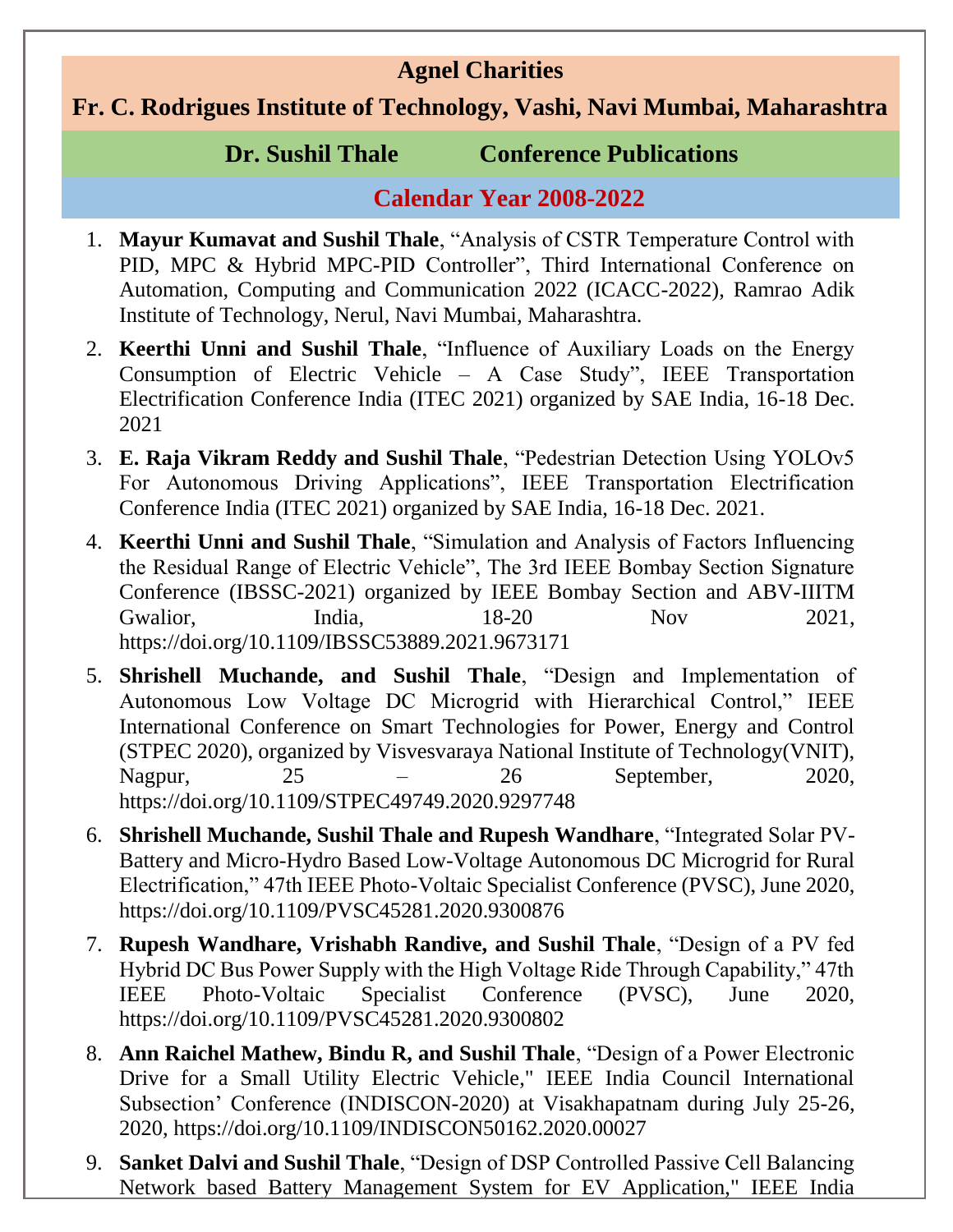Council International Subsection' Conference (INDISCON-2020) at Visakhapatnam during July 25-26, 2020, https://doi.org/10.1109/INDISCON50162.2020.00029

- 10. **Misbah Khan and Sushil Thale**, "Design and Development of AC Microgrid Power Conditioning Unit for Renewable Energy Integration," submitted and under review at Int. Conf. CAC3, Dec 2019, Mumbai, https://doi.org/10.1109/ICAC347590.2019.9036833, **Won the Best Paper Award**
- 11. **Muazzam Phansopkar, Mahendra Rane and Sushil Thale**, "Analysis and Control of Quasi Z-source Inverter with Digital Current Control for Energy Storage," 8th International Conference on Power Systems (ICPS), Jaipur, India, Dec 2019, https://doi.org/10.1109/ICPS48983.2019.9067736
- 12. **Salil Patwardhan, Bindu R, and Sushil Thale**, "Modeling and Performance Analysis of Battery Electric Vehicle," 2nd Int. Conf. on Power and Embedded Drive Control, 21-23 Aug 2019, Chennai, India, https://doi.org/10.1109/ICPEDC47771.2019.9036646
- 13. **Bindu R, Sujata Patil and Sushil Thale**, "Electric Vehicle Power Conditioner with Battery-Ultracapacitor Hybrid Energy Storage System", 2018 15th IEEE India Council International Conference (INDICON), 16-18 Dec. 2018, Coimbatore, India, https://doi.org/10.1109/INDICON45594.2018.8987191
- 14. **Bindu R, Sujata Patil and Sushil Thale**, "Design and Control of Power Conversion System for Electric Vehicle Application," IEEE International(Biennial) Conference on Technological Advancements in Power and Energy (TAP Energy 2017), Amrita School of Engineering, Amritapuri, Amrita Vishwa Vidyapeetham, Amrita University, Kollam, Kerala, India, December 21-23, 2017, https://doi.org/10.1109/TAPENERGY.2017.8397264
- 15. **Sushil Thale, Uma L., Arnab Panja, Roshal Fernandes, Shamli Jondhale and Pierson D'souza**, "A Novel Configurable Signal Acquisition System for Multiple Bio-signal Measurements: Assistive Technology for Home Rehabilitation," IEEE International(Biennial) Conference on Technological Advancements in Power and Energy (TAP Energy 2017), Amrita School of Engineering, Amritapuri, Amrita Vishwa Vidyapeetham, Amrita University, Kollam, Kerala, India, December 21-23, 2017, https://doi.org/10.1109/TAPENERGY.2017.8397228
- 16. **Bindu R and Sushil Thale**, "Sizing of Hybrid Energy Storage System and Propulsion Unit for Electric Vehicle," 2nd IEEE International Transportation Electrification Conference-India (ITEC India 2017), Pune, India, 13-15th Dec. 2017. https://doi.org/10.1109/ITEC-India.2017.8333846
- 17. **Swathy Pillai, Sushil Thale and Akshay Purohit**, "Unbalanced Voltage Mitigation with Reactive Power Control of Grid-tied Solar PV System," 6th International Conference on Advances in Energy Research 2017, IIT Bombay, Mumbai, India, December 12-14, 2017. **Won the Best Paper Award**
- 18. **Keerthi Unni and Sushil Thale**, "Precision Agriculture through ICT and Data Ecosystem: An opportunity for Digital Transformation," 60th Annual IETE Convention- 2017, Kochi, Kerala, 16th -18th Sept. 2017. **Won the Best Paper**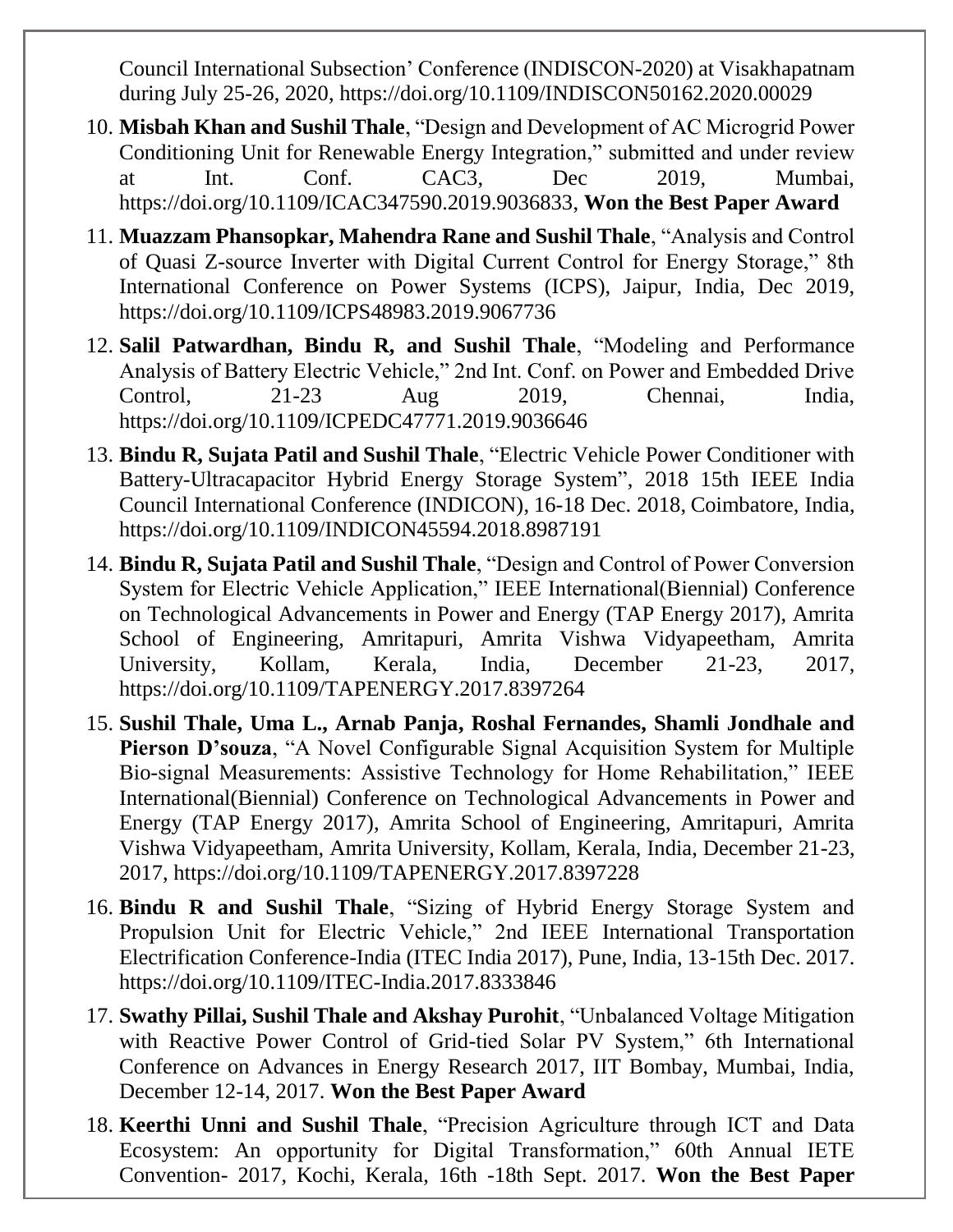#### **Award**

- 19. **Arvind Kadam, Keerthi Unni and Sushil Thale**, "Control Scheme for Seamless Operating Mode Transfer of AC Microgrid," 5th IEEE International conference on Smart Energy Grid Engineering (SEGE2017), Oshawa, Canada, August 14-17, 2017, https://doi.org/10.1109/SEGE.2017.8052787
- 20. **Chanchal Patil, Sushil Thale, Shrishell Muchande and Arvind Kadam**, "A Novel Protection Scheme for DC Microgrid with Hierarchical Control," 5th IEEE International conference on Smart Energy Grid Engineering (SEGE2017), Oshawa, Canada, August 14-17, 2017, https://doi.org/10.1109/SEGE.2017.8052786
- 21. **Rachit Pradhan, Martin Chirayath and Sushil Thale**, "Coordinated Control Strategy for a DC Microgrid with Low Bandwidth Communication," Accepted at IEEE International Conference on Power Electronics, Drives And Energy Systems (PEDES2016), 14-17 December 2016, Trivandrum, Kerala, India, https://doi.org/10.1109/PEDES.2016.7914276
- 22. **Swathy Pillai and Sushil Thale**, "Design and Implementation of a Three Phase Inverter for Renewable Energy Source with Unified Control Strategy," 5th International Conference on Advances in Energy Research (ICAER 2015), IIT-Bombay, Mumbai, 15-17 December, 2015.
- 23. **Gauri Madan, Keerthy Unni, Swathy Pillai, and Sushil Thale**, "Design and implementation of a DC Microgrid with multiple sources," National Conference on Nascent and Advanced Technologies, IETE Navi Mumbai Centre, August 2015.
- 24. **Medha Kulkarni and Sushil Thale**, "Investigation into Selection and Sizing of Energy Storage for Designing of Dispatchable Solar PV System," National Conference on Nascent and Advanced Technologies, IETE Navi Mumbai Centre, August 2015.
- 25. **Prachi Bhopi and Sushil Thale**, "Active Generation Management and Load Management for Standalone Solar Photovoltaic System," National Conference on Nascent and Advanced Technologies, IETE Navi Mumbai Centre, August 2015.
- 26. **Prajakta Pawar and Sushil Thale**, "Harmonic Analysis and Selective Elimination in PWM Technique Controlled Three Phase Inverter," ICNTE 2015, Fr. C. Rodrigues Institute of Tech., Navi Mumbai, Jan. 2015.
- 27. **Keerthi Unni, and Sushil Thale**, "Design and Development of a Solar PV Inverter for Water Pumping Applications," ICNTE 2015, Fr. C. Rodrigues Institute of Tech., Navi Mumbai, Jan. 2015. **Won the Best Paper Award**
- 28. **Shantanu Kulkarni and Sushil Thale**, "Design and Development of Solar PV based Grid Interactive Inverter," ICNTE 2015, Fr. C. Rodrigues Institute of Tech., Navi Mumbai, Jan. 2015.
- 29. **Umesh Mhapankar, Sonali Sherigar and Sushil Thale**, "Electro-gastrography: a Non- Invasive Technique to Evaluate Gastric Electrical Activity for Early Detection of Stomach Cancer," HTI-2015 - SAMEER, IIT-Bombay, Powai, 9th - 10<sup>th</sup> Jan. 2015.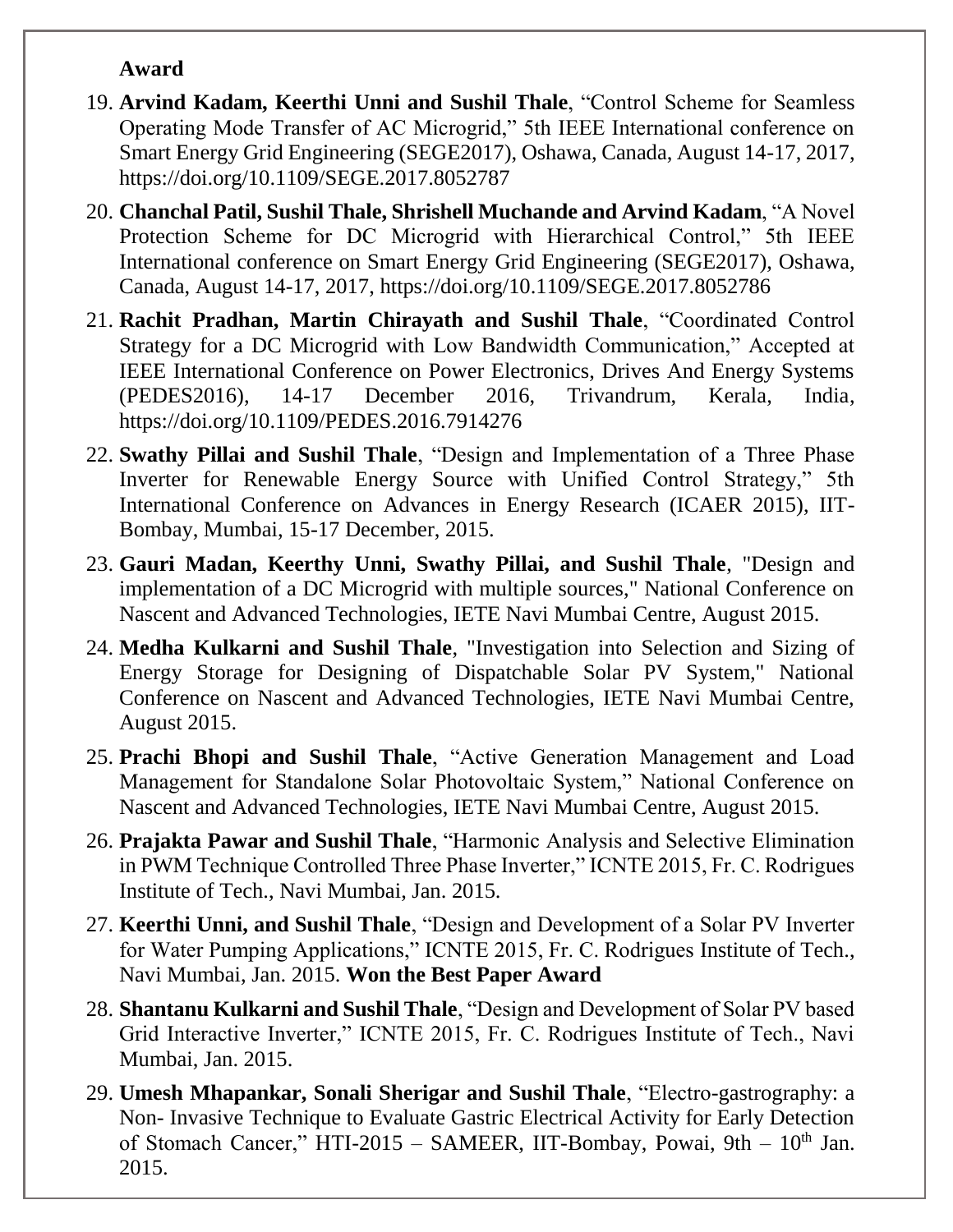- 30. **Rupesh Wandhare, Sushil Thale, and Vivek Agarwal**, "Design of a Photovoltaic Power Conditioning System for Hierarchical Control of a Microgrid," 40th IEEE Photovoltaic Specialist Conference (PVSC), Denver, Colorado, USA, June 2014. https://doi.org/10.1109/PVSC.2014.6925603
- 31. **Sushil Thale, Rupesh Wandhare, and Vivek Agarwal,** "A novel low cost portable integrated solar PV, fuel cell and battery emulator with fast tracking algorithm", 40th IEEE Photovoltaic Specialist Conference (PVSC), Denver, Colorado, USA, June 2014, https://doi.org/10.1109/PVSC.2014.6925602
- 32. **Arvind Kadam, Keerthi Unni, and Sushil Thale**, "Performance Analysis of Voltage Stability against Sudden Load Changes in Voltage Controlled Inverters for Distributed Generation," International Journal of Applied Power Engineering, Vol.3, No. 1, pp.33-40, April 2014
- 33. **Rashmi Kale, Sushil Thale and Vivek Agarwal**, "Design and Implementation of A Solar PV Panel Integrated Inverter with Multi-mode Operation Capability," 39th IEEE Photovoltaic Specialist Conference (PVSC), Tampa, Florida, USA, June 16- 21, 2013, https://doi.org/10.1109/PVSC.2013.6745085
- 34. **Trital Soladhra, Kulvinder Kaur Bhambra, Keerthi Unni and Sushil Thale**, "DSP Controlled Multifunction Emulator for Non-Conventional Energy Sources with LabVIEW Graphical User Interface," 2nd International Conference on Advance Communication and Computing Technologies-2013, Mumbai, 10th & 11th Aug, 2013.
- 35. **Rupesh Wandhare, Sushil Thale, and Vivek Agarwal**, "Reconfigurable Hierarchical Control of a Microgrid Developed with PV, Wind, Micro-hydro, Fuel Cell and Ultra-Capacitor," in 28th IEEE Applied Power Electronics Conference and Exposition (APEC- 2013), Long Beach, CA, USA, March 2013. https://doi.org/10.1109/APEC.2013.6520694
- 36. **Shrishell Muchande, Arvind Kadam, Keerthi Unni, and Sushil Thale**, "Design and Implementation of a Direct Torque Control Space Vector Modulated Three Phase Induction Motor Drive," 3rd International Conference on Advances in Computing, Communication & Control – 2013, Mumbai, India, vol. 361, pp. 659–672, January 2013, https://doi.org/10.1007/978-3-642-36321-4\_61
- 37. **Sushil Thale, Keerthi Unni and Vivek Agarwal,** "CAN based Control of DC-DC Converters in Distributed Generation Units Operating in Master Slave Configuration", IEEE International Conference on Power Electronics, Drives and Energy Systems 2012 (PEDES 2012), Bengaluru, India 16-19, December 2012, https://doi.org/10.1109/PEDES.2012.6484438
- 38. **Sushil Thale, Sheetal Gore and Vivek Agarwal,** "Adaptive Protection Scheme with Fault Detection, Classification and Isolation Features for Off-grid Distributed Generation System", IEEE International Conference on Power Electronics, Drives and Energy Systems 2012 (PEDES 2012), Bengaluru, India 16-19, December 2012, https://doi.org/10.1109/PEDES.2012.6484439
- 39. **Sushil Thale and Vivek Agarwal**, "Controller Area Network (CAN) based Smart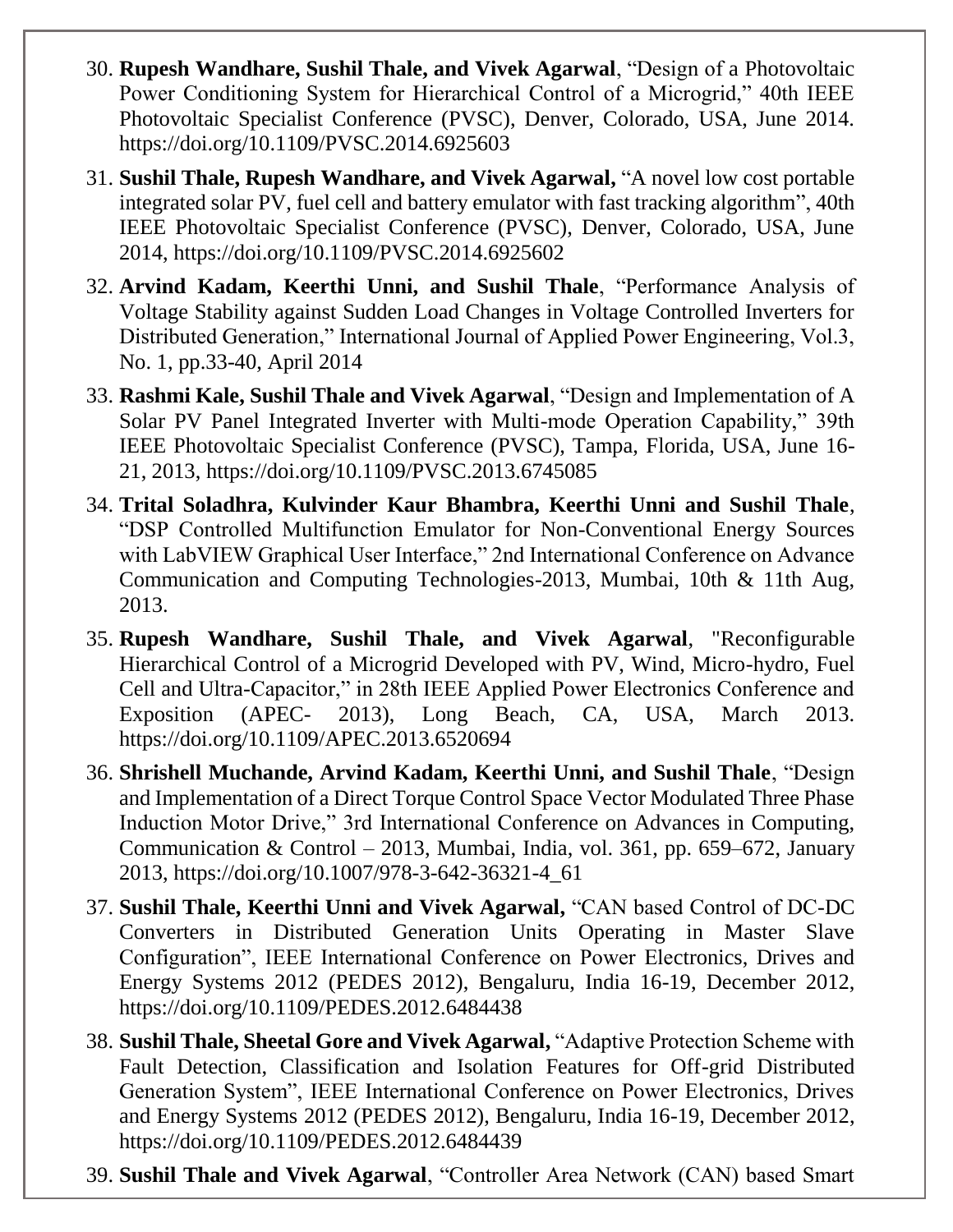Protection Scheme for Solar PV, Fuel Cell, Ultra-Capacitor and Wind Energy System based Microgrid," 38th IEEE Photovoltaic Specialist Conference PVSC- 2012, Austin, Texas, June 2012, https://doi.org/10.1109/PVSC.2012.6317680

- 40. **Kapil Bhise, Nataraj Pragallapati, Sushil Thale, and Vivek Agarwal**, "LabVIEW Based Emulation of Photovoltaic Array to Study Maximum Power Point Tracking Algorithms" 38th IEEE Photovoltaic Specialist Conference PVSC- 2012, Austin, Texas, June 2012, https://doi.org/10.1109/PVSC.2012.6318206
- 41. **Keerthi Unni and Sushil Thale**, "Design, Modeling and Implementation of a DSP Controlled Buck Converter," National Conference on Nascent Technologies (NCNTE), Fr. C. Rodrigues Institute of Technology, Navi Mumbai, Feb 2012. **Won the Best Paper Award**
- 42. **Kalpesh Mahajan, Sincy George, and Sushil Thale**, "Simulation of Shunt Active Filter Using d-q Theory," National Conference on Nascent Technologies (NCNTE), Fr. C. Rodrigues Institute of Technology, Navi Mumbai, Feb 2012.
- 43. **Vaishali Machale, Sushil Thale, and Mahendra Rane**, "Recent Developments In Solar Photovoltaic System From Efficiency Aspect", National Conference on Nascent Technologies (NCNTE), Fr. C. Rodrigues Institute of Technology, Navi Mumbai, Feb 2012.
- 44. **Sushil Thale and Vivek Agarwal**, "Design and Implementation of Communication and Control Architecture for Solar PV Based Microgrid Supported by PEM Fuel Cell Based Auxiliary Source" Photo-Voltaic Specialist Conference 2011, PVSC-2011, Seattle, USA, 19-24 June 2011, https://doi.org/10.1109/PVSC.2011.6186442
- 45. **Sushil Thale and Vivek Agarwal**, "Smart Control Strategy for the Black Start of a Microgrid Based on PV and Other Auxiliary Sources Under Islanded Condition" Photo-Voltaic Specialist Conference 2011, PVSC-2011, Seattle, USA, 19-24, June 2011, https://doi.org/10.1109/PVSC.2011.6186443
- 46. **Abhay Lolekar, Aris Shaikh, Ipshita Burman, J. S. Khatwani, Sushil Thale and Umesh Mhapankar**, "Fetal ECG Monitoring System Using DSP Techniques", National Conference on Emerging Trends in Engineering and Technology (NCETET), L.R.Tiwari College, Mira Road, March 2011
- 47. **Ashish H, Sushil Thale and M.S. Panse**, "Low Cost Digital Stethoscope for Heart Sounds", International Conference and workshop on Emerging Trends in Technology (ICWET), TCET, Mumbai, Feb 2011, pp.1275-1279. https://doi.org/10.1145/1980022.1980304
- 48. **Ashish H, Sushil Thale and M.S. Panse**, "Digital Stethoscope for Heart Sounds", International Journal of Computer Application proceedings on ICWET, 2011, pp.42- 45
- 49. **Umesh Mhapankar, DV Bhoir, and Sushil Thale**, "A Wearable Medical Multi-Parameter Storage Device and Alert System," National Conference on Nascent Technologies in the Engineering fields NCNTE 08', FCRIT, Vashi, February 29 – March 1, 2008